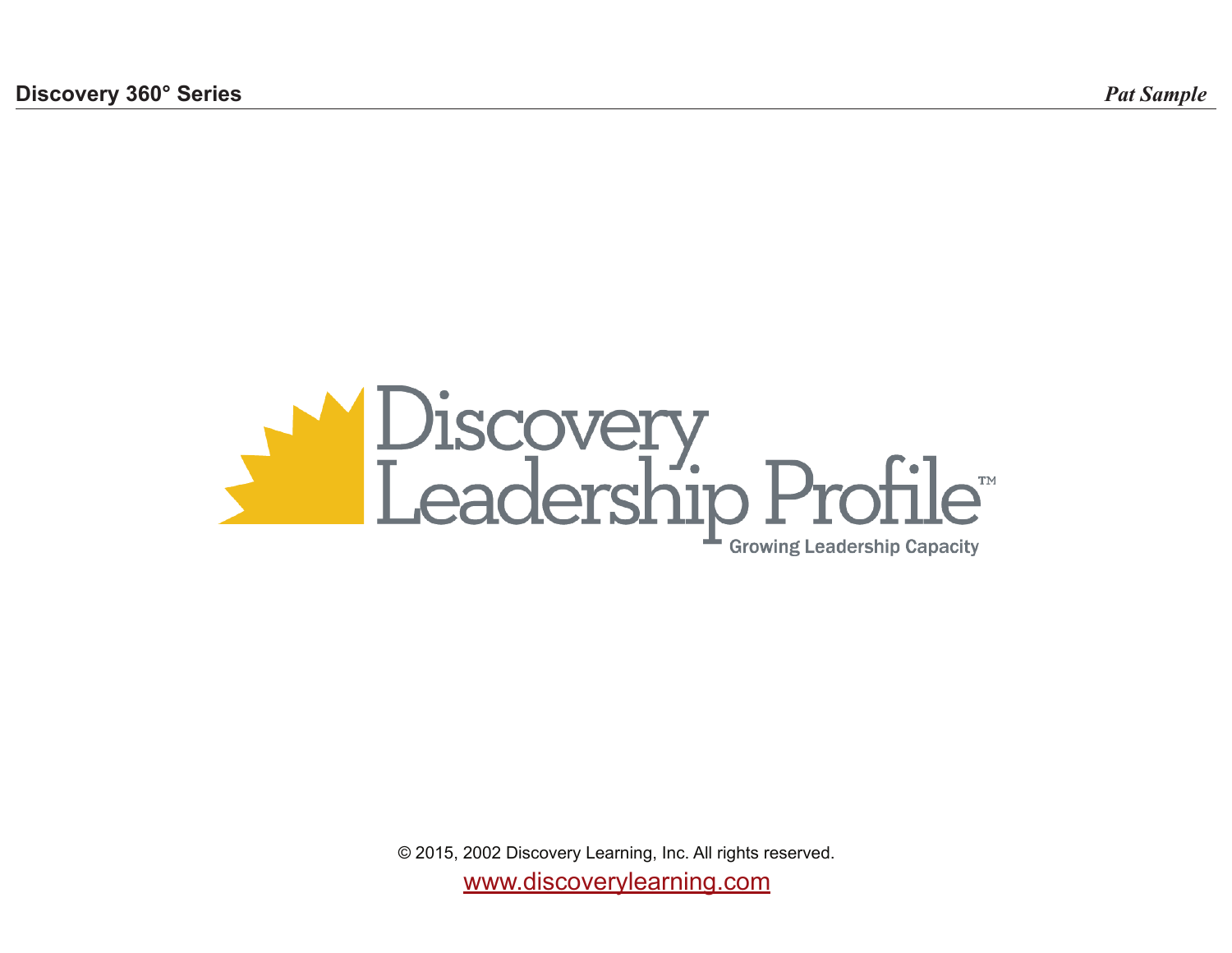



**All Raters**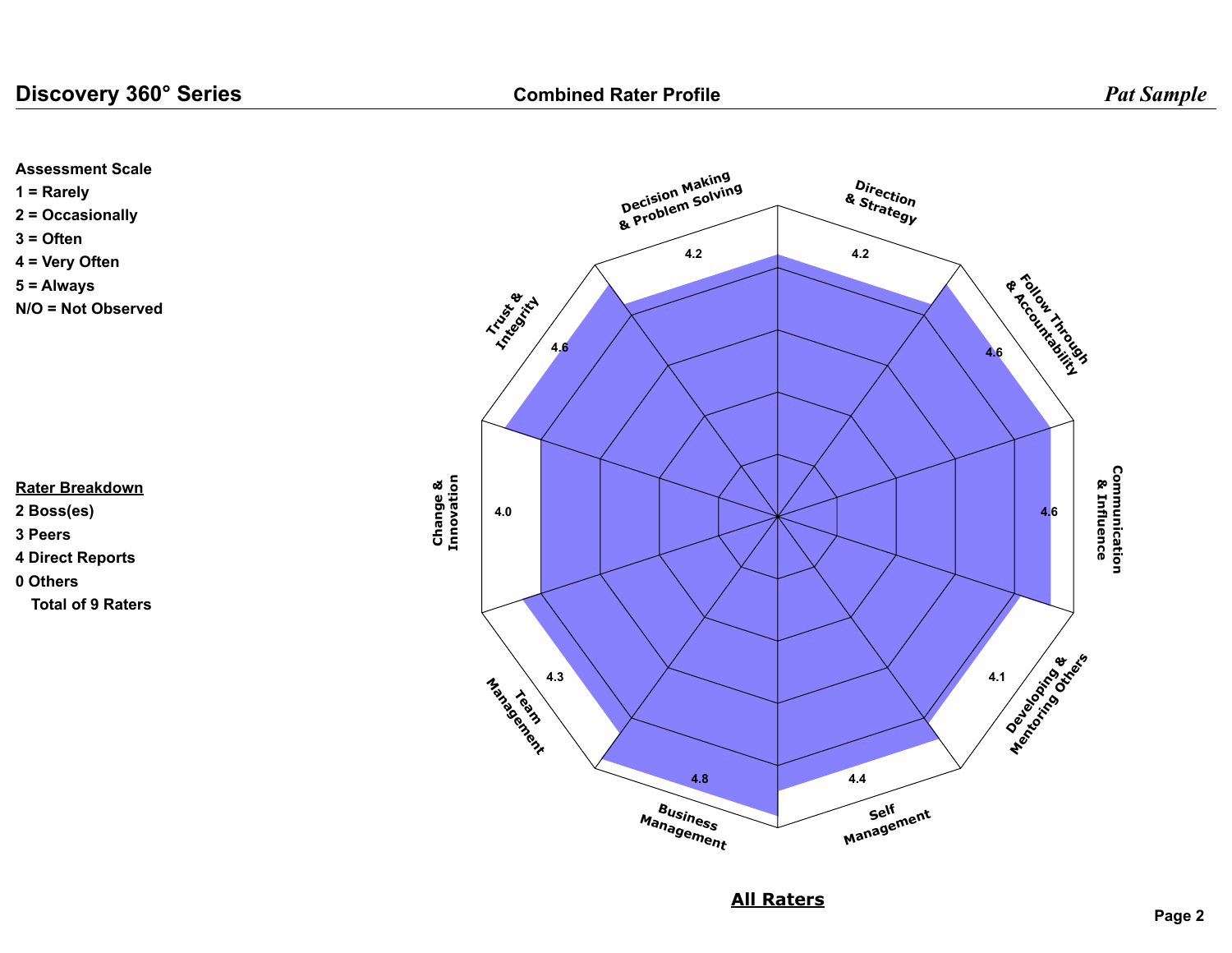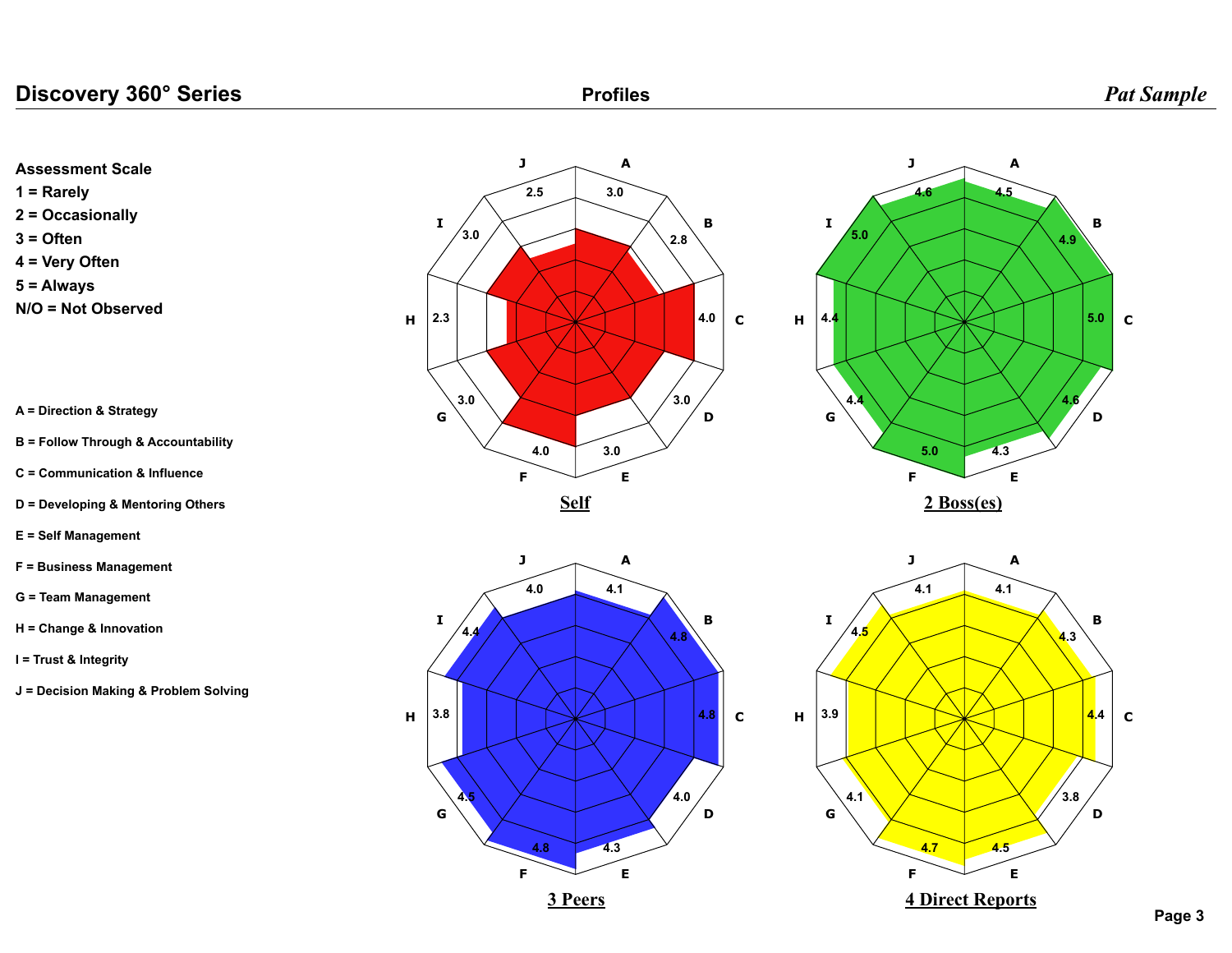**1 = Rarely 2 = Occasionally 3 = Often 4 = Very Often**

**Assessment Scale**

**5 = Always N/O = Not Observed**

**A = Direction & Strategy**

- **B = Follow Through & Accountability**
- **C = Communication & Influence**
- **D = Developing & Mentoring Others**

**E = Self Management**

- **F = Business Management**
- **G = Team Management**
- **H = Change & Innovation**
- **I = Trust & Integrity**
- **J = Decision Making & Problem Solving**



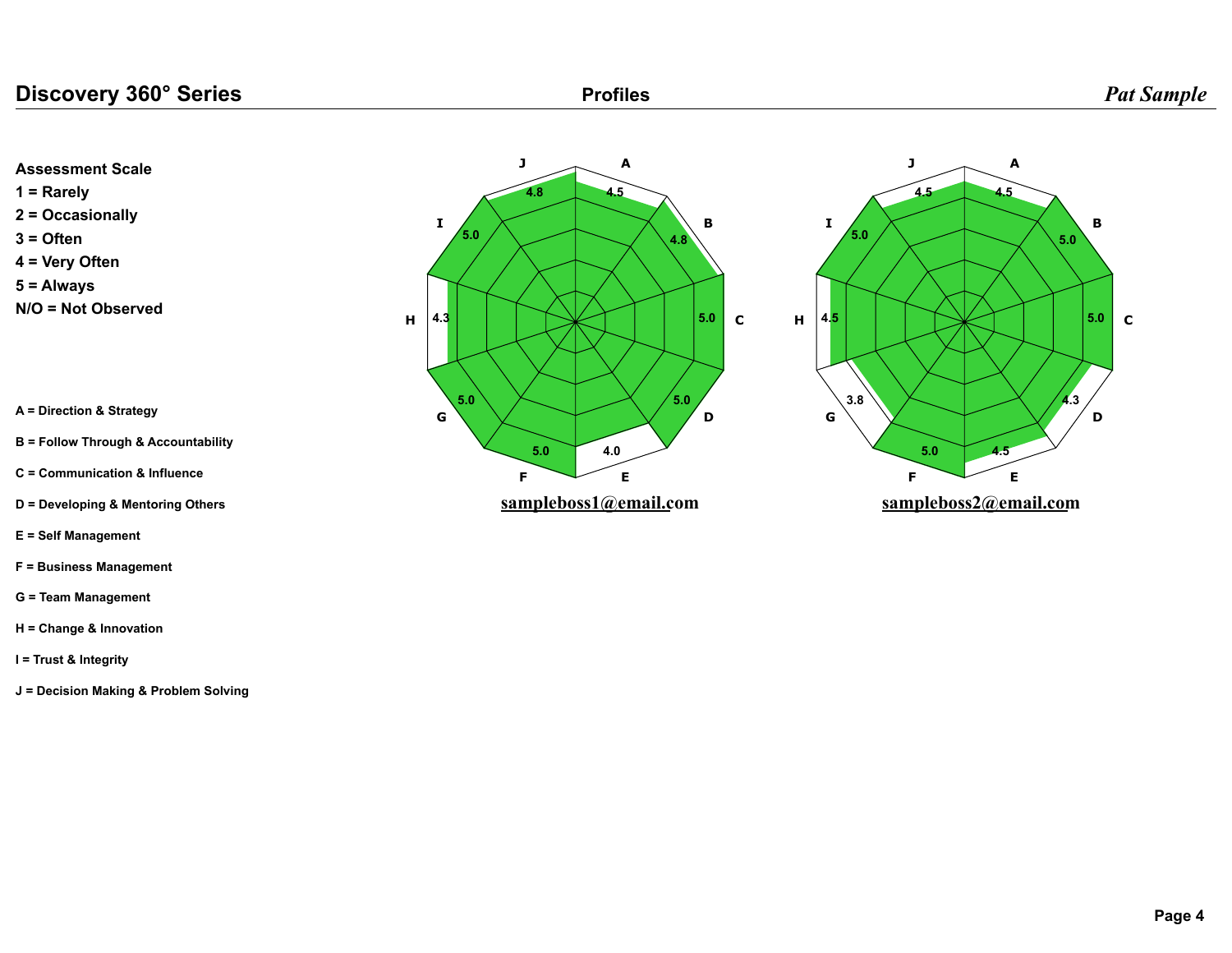

**High (75th Percentile) - Only 25% of managers in the database scored higher. Mid-range (50th Percentile) - 50% of managers scored higher. Low (25th Percentile) - 75% of managers in the database scored higher.**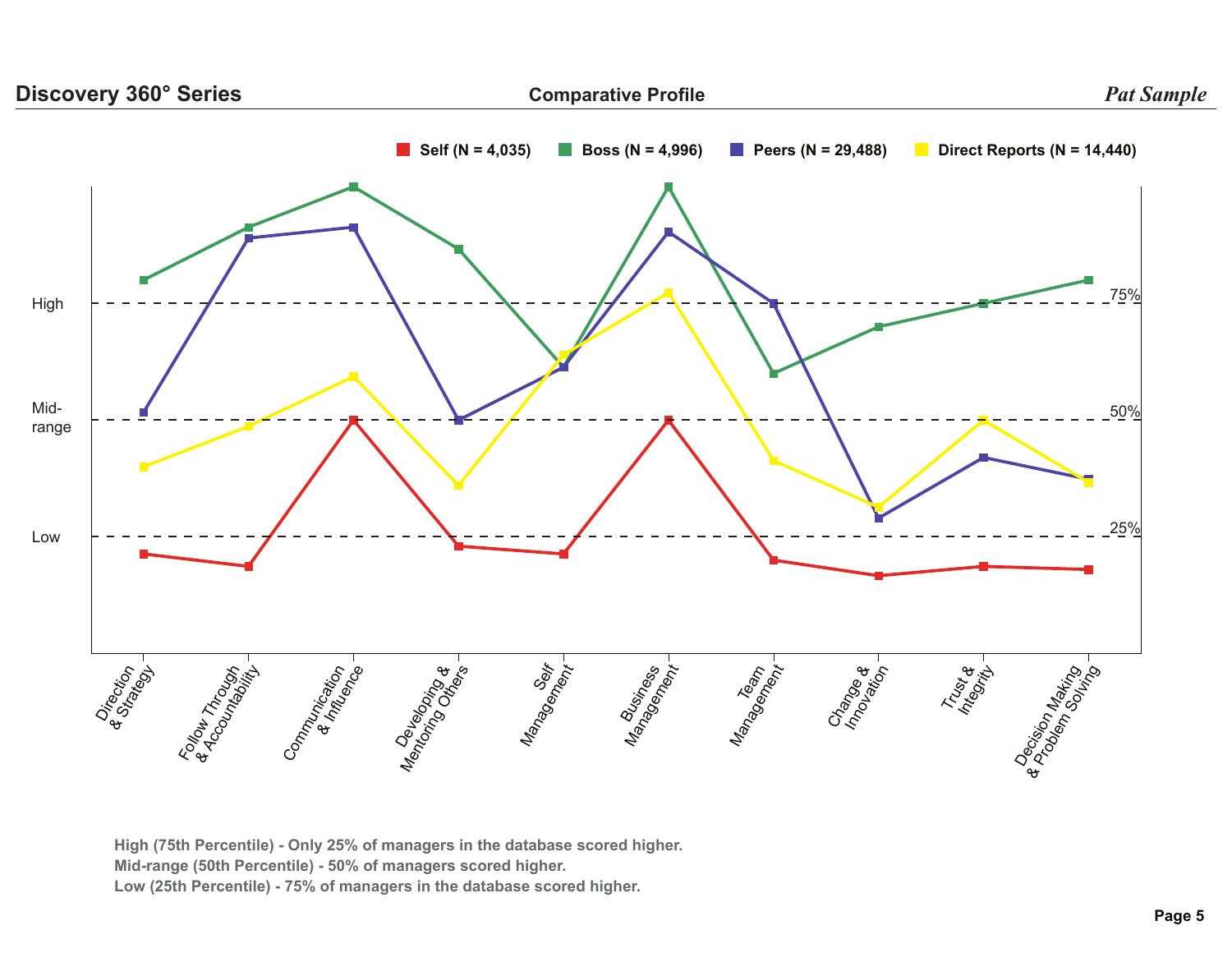| Discovery 360° Series                                                                        | <b>Individual Items</b> |                               | <b>Pat Sample</b> |                |       |        |                          |                        |                                                                                        |         |  |
|----------------------------------------------------------------------------------------------|-------------------------|-------------------------------|-------------------|----------------|-------|--------|--------------------------|------------------------|----------------------------------------------------------------------------------------|---------|--|
| <b>Assessment Scale</b><br>$1 =$ Rarely<br>2 = Occasionally<br>$3 =$ Often<br>4 = Very Often |                         | <b>Raters</b>                 |                   |                |       |        | <b>Direct</b>            |                        | <b>■</b> Self<br><b>Boss</b><br><b>Peers</b><br><b>Direct Reports</b><br><b>Others</b> |         |  |
| $5 =$ Always<br>N/O = Not Observed                                                           | Self                    | Combined                      | Boss(es)          | Direct Reports | Peers | Others | Report<br>Range<br>12345 | Peer<br>Range<br>12345 | Do More                                                                                | Do Less |  |
| <b>Direction &amp; Strategy</b>                                                              |                         | 3.0   4.2   4.5   4.1         |                   |                | 4.1   |        |                          |                        |                                                                                        |         |  |
| 1. Communicates a clear and motivating vision.                                               |                         | $3.0$   4.4   4.5   4.3   4.3 |                   |                |       |        | $\vdash$                 | $\vdash$               | <b>THE R</b>                                                                           |         |  |
| 2. Aligns department/business unit with the strategies of the organization.                  |                         | 4.0 4.6 5.0 4.5 4.3           |                   |                |       |        | $\vdash$                 | $\vdash$               |                                                                                        |         |  |
| 3. Articulates clear goals and objectives. (-)                                               |                         | $3.0$ 3.8 4.5 3.5 3.7         |                   |                |       |        |                          |                        | <u> Titl</u>                                                                           |         |  |
| 4. Deals with immediate demands without losing long-term focus. (-)                          |                         | $2.0$ 4.0 4.0 4.0 4.0         |                   |                |       |        |                          |                        |                                                                                        |         |  |
| <b>Follow Through &amp; Accountability</b>                                                   |                         | $2.8$ 4.6 4.9 4.3 4.8         |                   |                |       |        |                          |                        |                                                                                        |         |  |
| 5. Sees projects/tasks through till the end.                                                 |                         | $2.0$ 4.6 5.0 4.0 5.0         |                   |                |       |        |                          | H                      |                                                                                        |         |  |
| 6. Meets agreed upon deadlines.                                                              | 3.0                     |                               | $4.2$ 4.5 4.0 4.3 |                |       |        |                          | $\vdash\vdash$         |                                                                                        |         |  |
| 7. Ensures that people have the skills and resources to do their jobs. (+)                   |                         | 3.0   4.8   5.0   4.8   4.7   |                   |                |       |        | Н                        | Н                      |                                                                                        |         |  |
| 8. Follows through on promises and commitments. (+)                                          |                         | $3.0$   4.7   5.0   4.3   5.0 |                   |                |       |        | $\vdash$                 | H                      |                                                                                        |         |  |
| <b>Communication &amp; Influence</b>                                                         | 4.0                     |                               | 4.6 5.0 4.4 4.8   |                |       |        |                          |                        |                                                                                        |         |  |
| 9. Listens to others with a desire to understand. $(+)$                                      |                         | $4.0$   4.7   5.0   4.5   4.7 |                   |                |       |        |                          | $\vdash\vdash$         |                                                                                        |         |  |
| 10. Sells his/her ideas in the organization successfully. (+)                                |                         | $4.0$   4.7   5.0   4.5   4.7 |                   |                |       |        | $\overline{\phantom{0}}$ | $\vdash$               |                                                                                        |         |  |
| 11. States his/her opinions effectively. (+)                                                 | 4.0                     |                               | $4.7$ 5.0 4.5 4.7 |                |       |        | $\vdash$                 | $\vdash$               |                                                                                        |         |  |
| 12. Tries to ensure that everyone has the information that s/he needs.                       |                         | $4.0$ 4.6 5.0 4.0 5.0         |                   |                |       |        |                          | H                      |                                                                                        |         |  |
| <b>Developing &amp; Mentoring Others</b>                                                     |                         | $3.0$   4.1   4.6   3.8   4.0 |                   |                |       |        |                          |                        |                                                                                        |         |  |
| 13. Attracts and develops the best people.                                                   |                         | $4.0$   4.3   5.0   4.3   4.0 |                   |                |       |        | Н                        |                        |                                                                                        |         |  |
| 14. Establishes clear expectations of others. (-)                                            |                         | $3.0$   4.1   4.5   4.0   4.0 |                   |                |       |        |                          |                        |                                                                                        |         |  |
| 15. Rewards individuals for their accomplishments. (-)                                       |                         | $3.0$ 3.9 4.5 3.3 4.0         |                   |                |       |        |                          |                        |                                                                                        |         |  |
| 16. Provides timely and appropriate feedback. (-)                                            |                         | $2.0$ 3.9 4.5 3.5 4.0         |                   |                |       |        |                          |                        |                                                                                        |         |  |

(+) Ten highest scoring

(-) Ten lowest scoring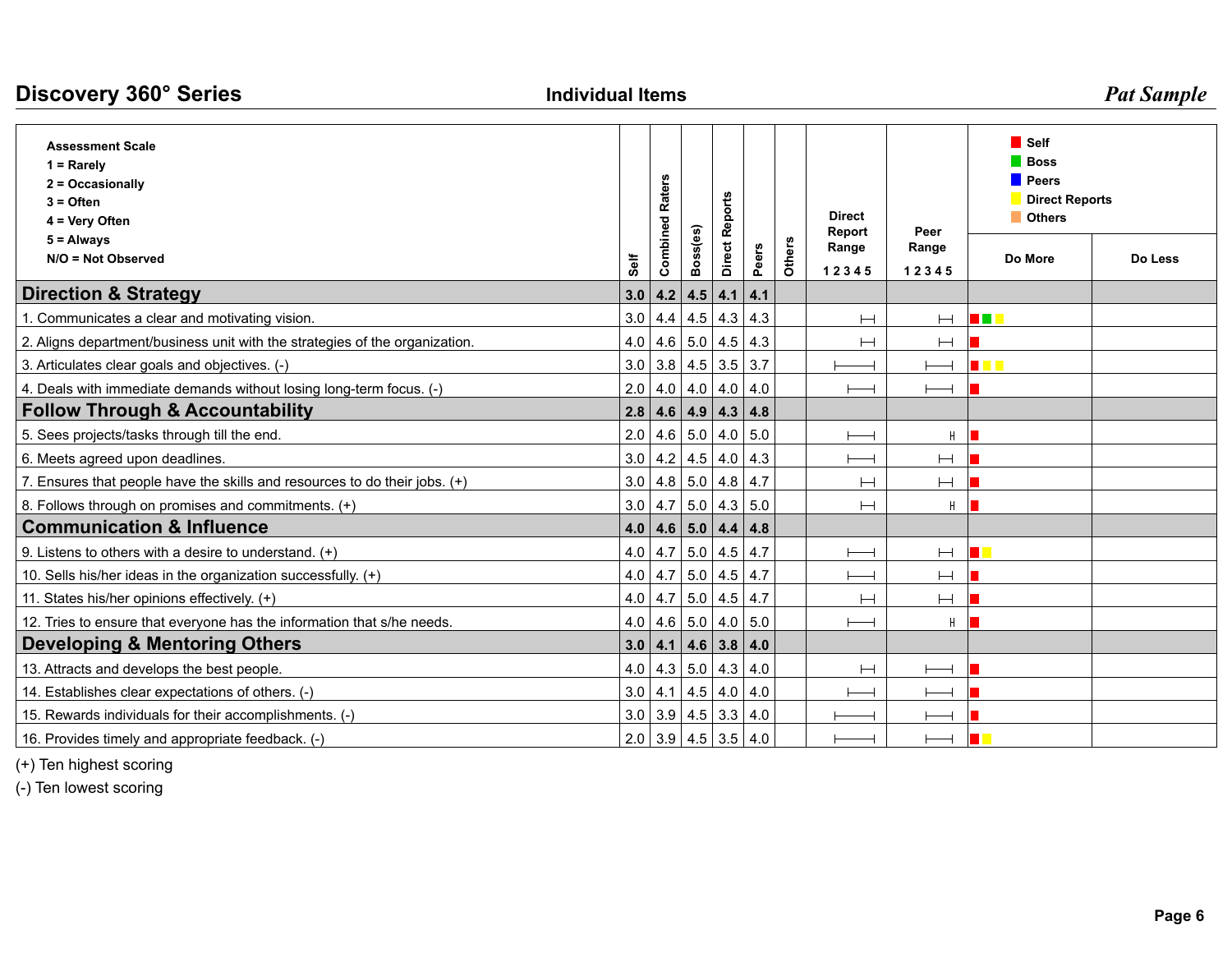| Discovery 360° Series                                                                        | <b>Individual Items</b> |                                       |          |                | <b>Pat Sample</b> |        |                         |                          |                                                                                 |         |
|----------------------------------------------------------------------------------------------|-------------------------|---------------------------------------|----------|----------------|-------------------|--------|-------------------------|--------------------------|---------------------------------------------------------------------------------|---------|
| <b>Assessment Scale</b><br>$1 =$ Rarely<br>2 = Occasionally<br>$3 =$ Often<br>4 = Very Often |                         | <b>Combined Raters</b>                |          | <b>Reports</b> |                   |        | <b>Direct</b><br>Report |                          | <b>■</b> Self<br>Boss<br><b>Peers</b><br><b>Direct Reports</b><br><b>Others</b> |         |
| $5 =$ Always<br>N/O = Not Observed                                                           | Self                    |                                       | Boss(es) | <b>Direct</b>  | Peers             | Others | Range<br>12345          | Peer<br>Range<br>12345   | Do More                                                                         | Do Less |
| <b>Self Management</b>                                                                       |                         | 3.0   4.4   4.3   4.5   4.3           |          |                |                   |        |                         |                          |                                                                                 |         |
| 17. Balances priorities between private and professional life. (-)                           |                         | $3.0$   3.7   2.5   4.3   3.7         |          |                |                   |        |                         |                          | n din k                                                                         |         |
| 18. Handles obstacles and setbacks responsibly and positively.                               |                         | $2.0$   4.7   5.0   4.5   4.7         |          |                |                   |        | $\vdash$                | Н                        |                                                                                 |         |
| 19. Learns from his/her mistakes.                                                            |                         | 3.0   4.6   5.0   4.7   4.3           |          |                |                   |        | $\vdash$                |                          |                                                                                 |         |
| 20. Maintains his/her composure under stress.                                                |                         | $4.0$   $4.6$   $5.0$   $4.5$   $4.3$ |          |                |                   |        | Н                       | Н                        |                                                                                 |         |
| <b>Business Management</b>                                                                   |                         | 4.0 $ $ 4.8 $ $ 5.0 $ $ 4.7 $ $ 4.8   |          |                |                   |        |                         |                          |                                                                                 |         |
| 21. Builds productive business relationships inside and outside of the company.              |                         | 4.0 $ $ 4.6 $ $ 5.0 $ $ 4.5 $ $ 4.3   |          |                |                   |        | $\vdash$                | $\overline{\phantom{0}}$ | n n                                                                             |         |
| 22. Knows and understands client/customer needs and expectations. (+)                        |                         | 4.0 4.9 5.0 4.8 5.0                   |          |                |                   |        | Н                       | H                        |                                                                                 |         |
| 23. Demonstrates understanding of financial data and reports. (+)                            |                         | $4.0$   $4.9$   $5.0$   $4.8$   $5.0$ |          |                |                   |        |                         | H                        |                                                                                 |         |
| 24. Applies seasoned judgement. (+)                                                          |                         | 4.0 4.9 5.0 4.8 5.0                   |          |                |                   |        | Н                       | H                        |                                                                                 |         |
| <b>Team Management</b>                                                                       |                         | $3.0$ 4.3 4.4 4.1 4.5                 |          |                |                   |        |                         |                          |                                                                                 |         |
| 25. Encourages and rewards successful teamwork. (-)                                          |                         | $3.0$ 4.1 4.5 3.5 4.7                 |          |                |                   |        |                         | $\vdash$                 |                                                                                 |         |
| 26. Will sacrifice personal gain for team success if necessary.                              |                         | $N/O$ 4.5 4.5 4.3 4.7                 |          |                |                   |        | Н                       | Н                        |                                                                                 | П       |
| 27. Promotes cooperation within and across teams.                                            |                         | $3.0$ 4.4 5.0 4.3 4.3                 |          |                |                   |        |                         | Н                        |                                                                                 |         |
| 28. Shares responsibility with team members for success and failures.                        |                         | $3.0$   4.1   3.5   4.3   4.3         |          |                |                   |        |                         | $\vdash$                 | n n                                                                             |         |
| <b>Change &amp; Innovation</b>                                                               |                         | $2.3$   4.0   4.4   3.9   3.8         |          |                |                   |        |                         |                          |                                                                                 |         |
| 29. Shows openness to new ideas and ways of doing things. (-)                                |                         | $2.0$ 3.7 4.0 3.5 3.7                 |          |                |                   |        | $\vdash\!\!\!\dashv$    |                          | n T                                                                             |         |
| 30. Creates a climate where people can challenge the status quo.                             |                         | $2.0$ 4.1 4.5 4.0 4.0                 |          |                |                   |        |                         |                          |                                                                                 |         |
| 31. Promotes change without creating unnecessary confusion and resistance. (-)               |                         | $2.0$ 3.9 4.0 3.8 4.0                 |          |                |                   |        |                         |                          |                                                                                 |         |
| 32. Strives for continuous improvement of business processes.                                |                         | $3.0$ 4.3 5.0 4.5 3.7                 |          |                |                   |        |                         |                          |                                                                                 |         |

(+) Ten highest scoring

(-) Ten lowest scoring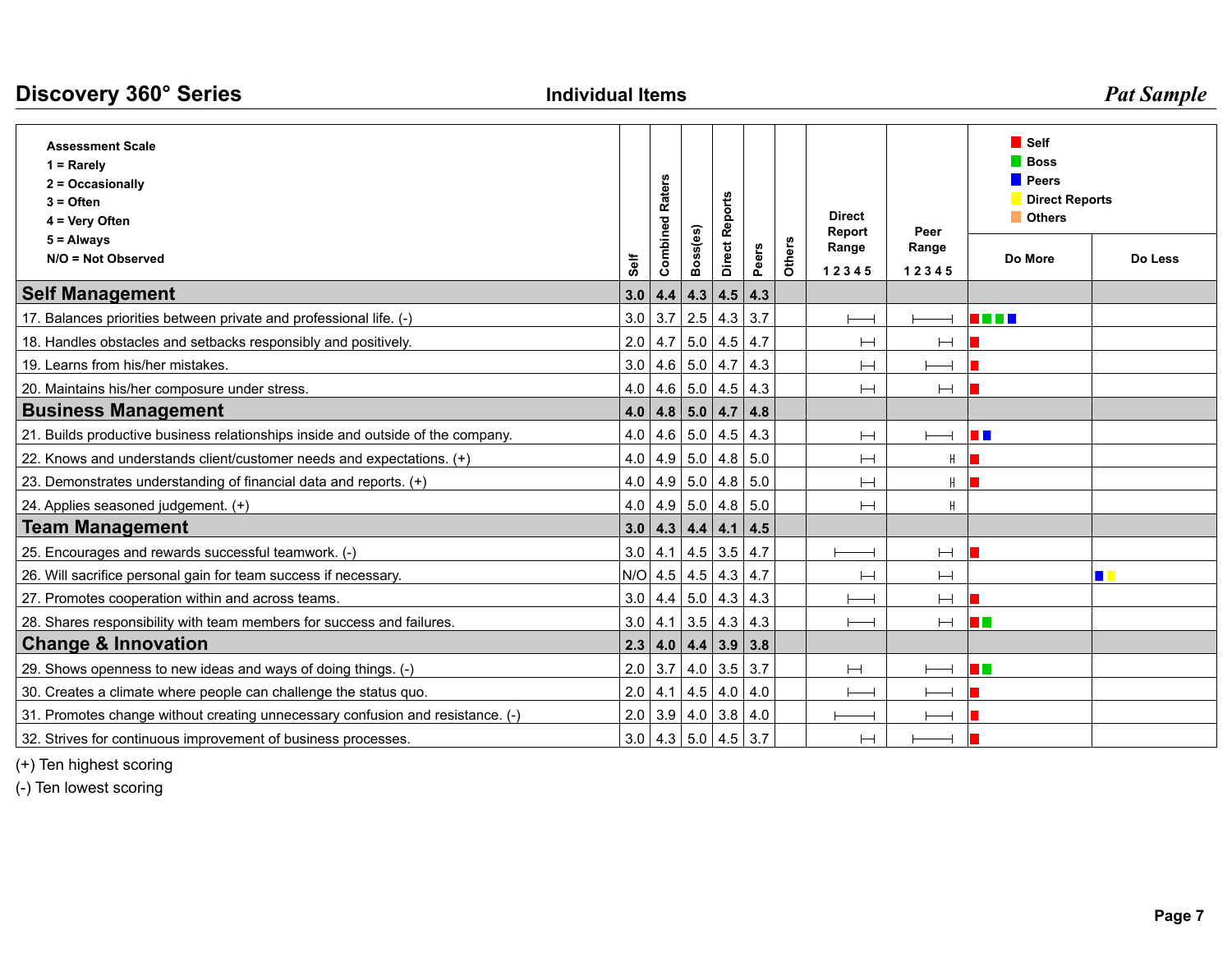| Discovery 360° Series<br><b>Individual Items</b>                                               |     |                               |                   |             |     |               |                 |          | <b>Pat Sample</b>                                                                      |         |         |
|------------------------------------------------------------------------------------------------|-----|-------------------------------|-------------------|-------------|-----|---------------|-----------------|----------|----------------------------------------------------------------------------------------|---------|---------|
| <b>Assessment Scale</b><br>$1 =$ Rarely<br>2 = Occasionally<br>$3 =$ Often<br>$4 = Very$ Often |     | œ<br>ω                        | බ                 | ť<br>٥<br>Ω |     |               | <b>Direct</b>   | Peer     | <b>■</b> Self<br><b>Boss</b><br><b>Peers</b><br><b>Direct Reports</b><br><b>Others</b> |         |         |
| $5 =$ Always<br>N/O = Not Observed                                                             |     |                               |                   |             | ers | <b>Others</b> | Report<br>Range | Range    |                                                                                        | Do More | Do Less |
|                                                                                                |     |                               |                   | ة           | Ő.  |               | 12345           | 12345    |                                                                                        |         |         |
| <b>Trust &amp; Integrity</b>                                                                   | 3.0 | 4.6                           |                   | 5.0 4.5 4.4 |     |               |                 |          |                                                                                        |         |         |
| 33. Treats everyone fairly and equally.                                                        | 3.0 |                               | $4.6$ 5.0 4.5 4.3 |             |     |               |                 |          |                                                                                        |         |         |
| 34. Acts with integrity. (+)                                                                   | 3.0 |                               | $4.8$ 5.0 4.8 4.7 |             |     |               |                 | $\vdash$ |                                                                                        |         |         |
| 35. Operates out of a sound business ethic and values. (+)                                     | 3.0 |                               | $4.8$ 5.0 4.8 4.7 |             |     |               |                 | $\vdash$ |                                                                                        |         |         |
| 36. Practices what s/he preaches.                                                              |     | $3.0$   4.2   5.0   4.0   4.0 |                   |             |     |               |                 |          |                                                                                        |         |         |
| Decision Making & Problem Solving                                                              |     | $2.5$   4.2   4.6   4.1   4.0 |                   |             |     |               |                 |          |                                                                                        |         |         |
| 37. Weighs consequences of decisions before taking action.                                     |     | 3.0   4.6   5.0   4.5   4.3   |                   |             |     |               | Н               | $\vdash$ |                                                                                        |         |         |
| 38. Makes the tough decisions without unnecessary delay.                                       |     | $2.0$   4.1   4.5   4.0   4.0 |                   |             |     |               |                 |          |                                                                                        |         |         |
| 39. Involves appropriate people in decision making and problem solving. (-)                    |     | $2.0$ 3.7 4.0 3.5 3.7         |                   |             |     |               |                 |          |                                                                                        |         |         |
| 40. Accesses relevant information before making a decision.                                    |     | $3.0$   4.4   5.0   4.5   4.0 |                   |             |     |               | ⊢⊣              |          |                                                                                        |         |         |

(+) Ten highest scoring

(-) Ten lowest scoring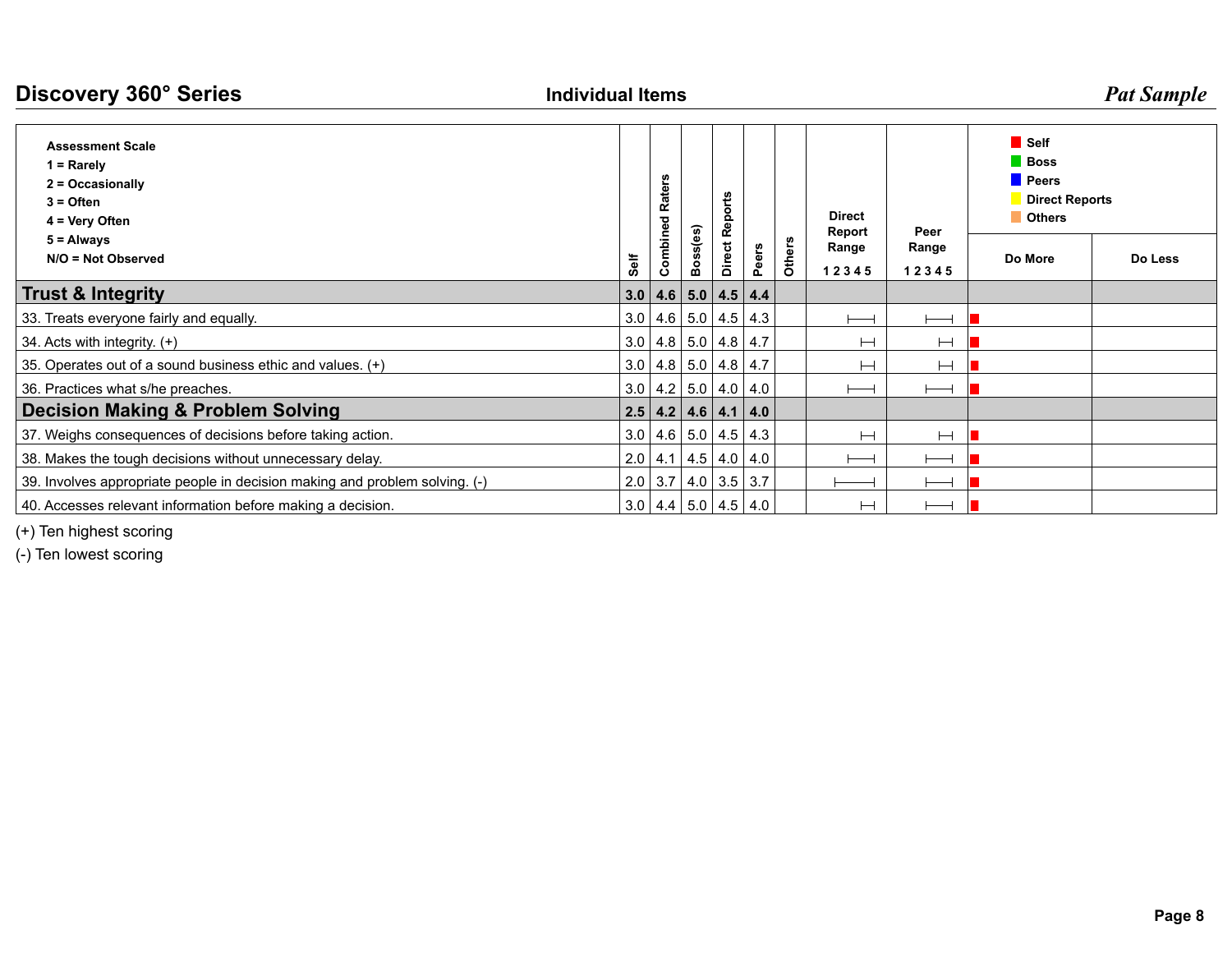| Discovery 360° Series |                                                                                                                                      | <b>High/Low Profile</b> | <b>Pat Sample</b> |              |     |     |     |  |  |  |  |
|-----------------------|--------------------------------------------------------------------------------------------------------------------------------------|-------------------------|-------------------|--------------|-----|-----|-----|--|--|--|--|
|                       | <b>Assessment Scale</b><br>$1 =$ Rarely<br>2 = Occasionally<br>$3 =$ Often<br>4 = Very Often<br>$5 =$ Always<br>$N/O = Not Observed$ |                         |                   | <b>Score</b> |     |     |     |  |  |  |  |
|                       | <b>Ten Highest Scoring Items (All Raters)</b>                                                                                        |                         | 1,0               | 2,0          | 3.0 | 4.0 | 5.0 |  |  |  |  |
|                       | 22. Knows and understands client/customer needs and expectations.                                                                    |                         |                   |              |     |     | 4.9 |  |  |  |  |
|                       | 23. Demonstrates understanding of financial data and reports.                                                                        |                         |                   |              |     |     | 4.9 |  |  |  |  |
|                       | 24. Applies seasoned judgement.                                                                                                      |                         |                   |              |     |     | 4.9 |  |  |  |  |
| 7.                    | Ensures that people have the skills and resources to do their jobs.                                                                  |                         |                   |              |     |     | 4.8 |  |  |  |  |
|                       | 34. Acts with integrity.                                                                                                             |                         |                   |              |     |     | 4.8 |  |  |  |  |
|                       | 35. Operates out of a sound business ethic and values.                                                                               |                         |                   |              |     |     | 4.8 |  |  |  |  |
|                       | 8.   Follows through on promises and commitments.                                                                                    |                         |                   |              |     |     | 4.7 |  |  |  |  |
| 9.                    | Listens to others with a desire to understand.                                                                                       |                         |                   |              |     |     | 4.7 |  |  |  |  |
|                       | 10. Sells his/her ideas in the organization successfully.                                                                            |                         |                   |              |     |     | 4.7 |  |  |  |  |
|                       | 11. States his/her opinions effectively.                                                                                             |                         |                   |              |     |     | 4.7 |  |  |  |  |
|                       | <b>Ten Lowest Scoring Items (All Raters)</b>                                                                                         |                         | 1.0               | 2.0          | 3.0 | 4.0 | 5.0 |  |  |  |  |
|                       | 14. Establishes clear expectations of others.                                                                                        |                         |                   |              |     |     | 4.1 |  |  |  |  |
|                       | 25. Encourages and rewards successful teamwork.                                                                                      |                         |                   |              |     |     | 4.1 |  |  |  |  |
| 4.                    | Deals with immediate demands without losing long-term focus.                                                                         |                         |                   |              |     |     | 4.0 |  |  |  |  |
|                       | 15. Rewards individuals for their accomplishments.                                                                                   |                         |                   |              |     |     | 3.9 |  |  |  |  |
|                       | 16. Provides timely and appropriate feedback.                                                                                        |                         |                   |              |     |     | 3.9 |  |  |  |  |
|                       | 31. Promotes change without creating unnecessary confusion and resistance.                                                           |                         |                   |              |     |     | 3.9 |  |  |  |  |
| 3.                    | Articulates clear goals and objectives.                                                                                              |                         |                   |              |     |     | 3.8 |  |  |  |  |
|                       | 17. Balances priorities between private and professional life.                                                                       |                         |                   |              |     |     | 3.7 |  |  |  |  |
|                       | 29. Shows openness to new ideas and ways of doing things.                                                                            |                         |                   |              |     |     | 3.7 |  |  |  |  |
|                       | 39. Involves appropriate people in decision making and problem solving.                                                              |                         |                   |              |     |     | 3.7 |  |  |  |  |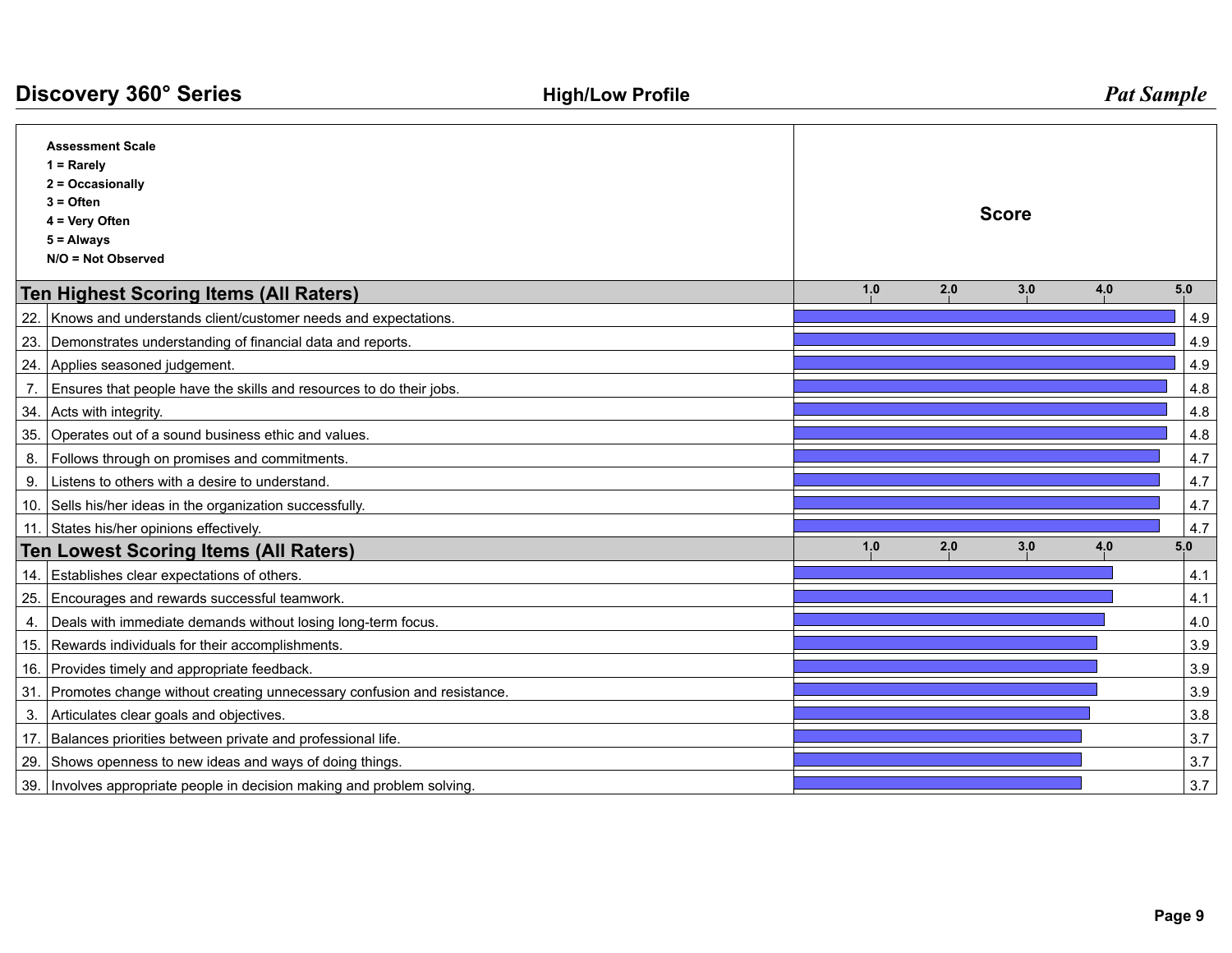### **What am I doing that I need to do less of?**

- 1 Learn to balance her professional life with her personal life. she works too hard and too many hours. she needs either to delegate more responsibilities to other staff or hire another person to work as co-director. this will give her more time to focus on fundraising, grant writing, etc. [Boss]
- 2 Working to hard and need to let others pitch in more without worry.
- 3 Give others more responsibities and just reserve right to approve. Already started to delegate, but let the loyal people work and help you.
- 4 N/a
- 5 Accepting so many roles and trying to be everywhere at once.
- 6 There are a lot of plates spinning--are there perhaps too many? (uncg, interpreting, notetaking, compliance, finances etc.) all of what we do is valuable so i'm not saying discontinue a service that the agency provides. Can there be an assistant director to share some of the load so that it is not all spinning on the executive directors hands and shoulders. i just see one person being pulled in multiple directions and it, in the long run, can't be good for anyone personally or professionally.

### **What should I be doing more of?**

- 1 Spend more time at home or with family and friends. write grants to receive more money. hire more staff (of course when the agency has more money). [Boss]
- 2 Delegating hire one or two more staff if at all possible. i know it's hard for non-profit agency.
- 3 Taking care of yourself so you will be here forever!
- 4 N/a
- 5 Acknowledging the efforts of others

### **What can I do to improve my overall effectiveness?**

1 - Let other people take on some of your workload. [Boss]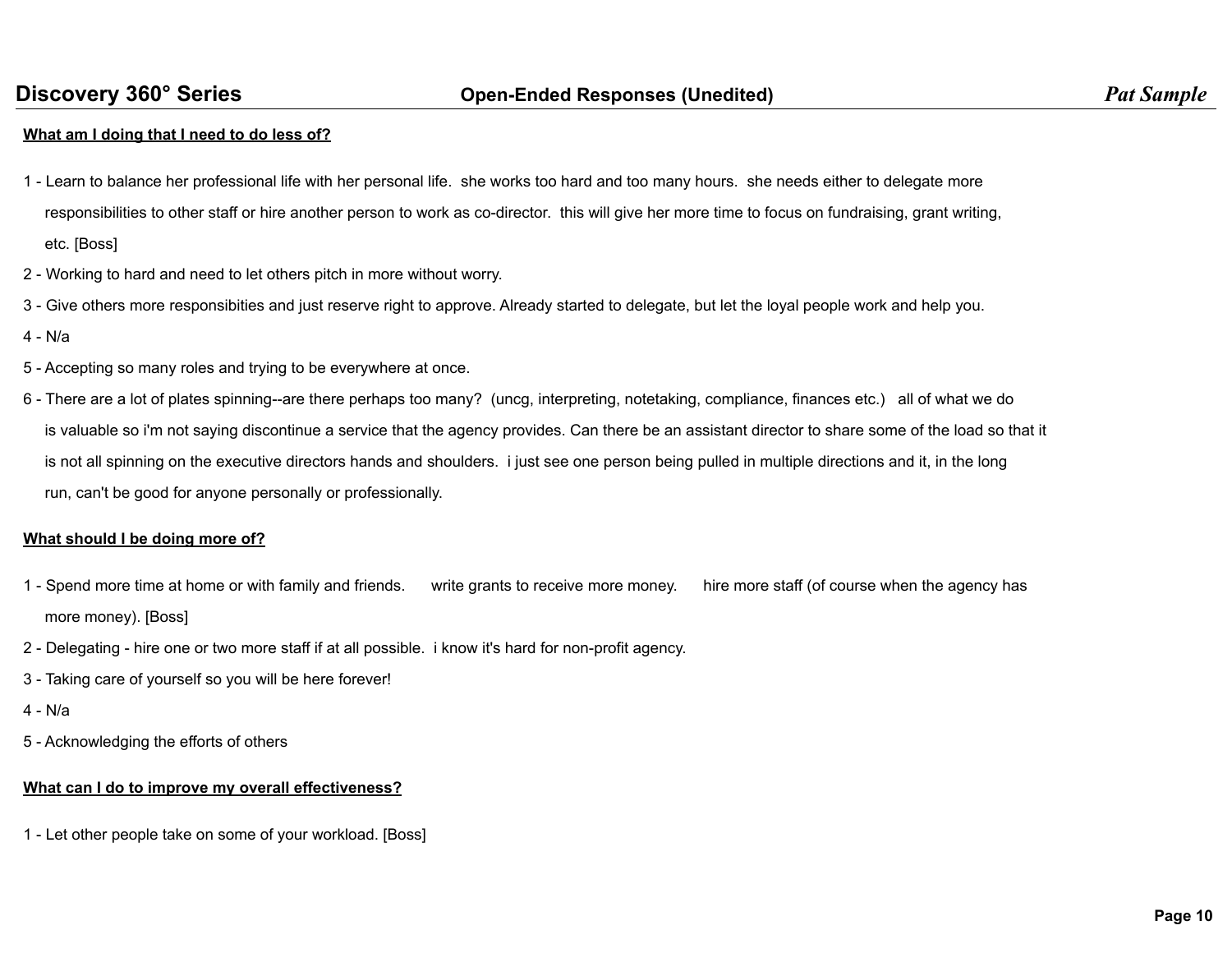- 2 I think effectivenesis a strong trait.
- 3 If you take care of yourself, then your employees will eventually follow suit and then the whole company will improve. Take care of yourself like

make sure you are rested, have time to yourself, and allow others to help lighten the load!

- 4 Timely completion of paperwork and scheduling processes
- 5 State expectations and deadlines more clearly for staff.
- 6 Establish firm times when you are not available

# **What can I do to build better relationships inside the organization?**

- 1 Nothing you are doing very well and have great relationships/rapport with your coworkers. [Boss]
- 2 Communicate more inforamtion about assignments. educate peple that weneed the inforamtion for prep time to effetively interpret. more information about assignments would be awesome.
- 3 Trust us and give guidelines but then let other people do things even if it isn't exactly what may have been imagined. Or if it is specific projects be sure to use general vocabulary that someone can pick up on. The balance is picking the right people to entrust your vision and then letting them go and do!
- 4 Ask for feedback from staff.
- 5 Incorporate other employee's perspectives
- 6 With nearly continuous change in staff within the last 2 years, it would be nice to do a couple large group staff meetings with full time and part time folks--to help us know each other better in terms of how each of us work, what's most effective, what makes us crazy etc. i think it would truly help us feel more cohesive as group.

## **What can I do to become a more effective decision maker?**

- 1 Nothing. [Boss]
- 2 Involove others (teamwork) to get ideas, professional opinions, etc. To assist in making the corret decision for the benefit of the company and